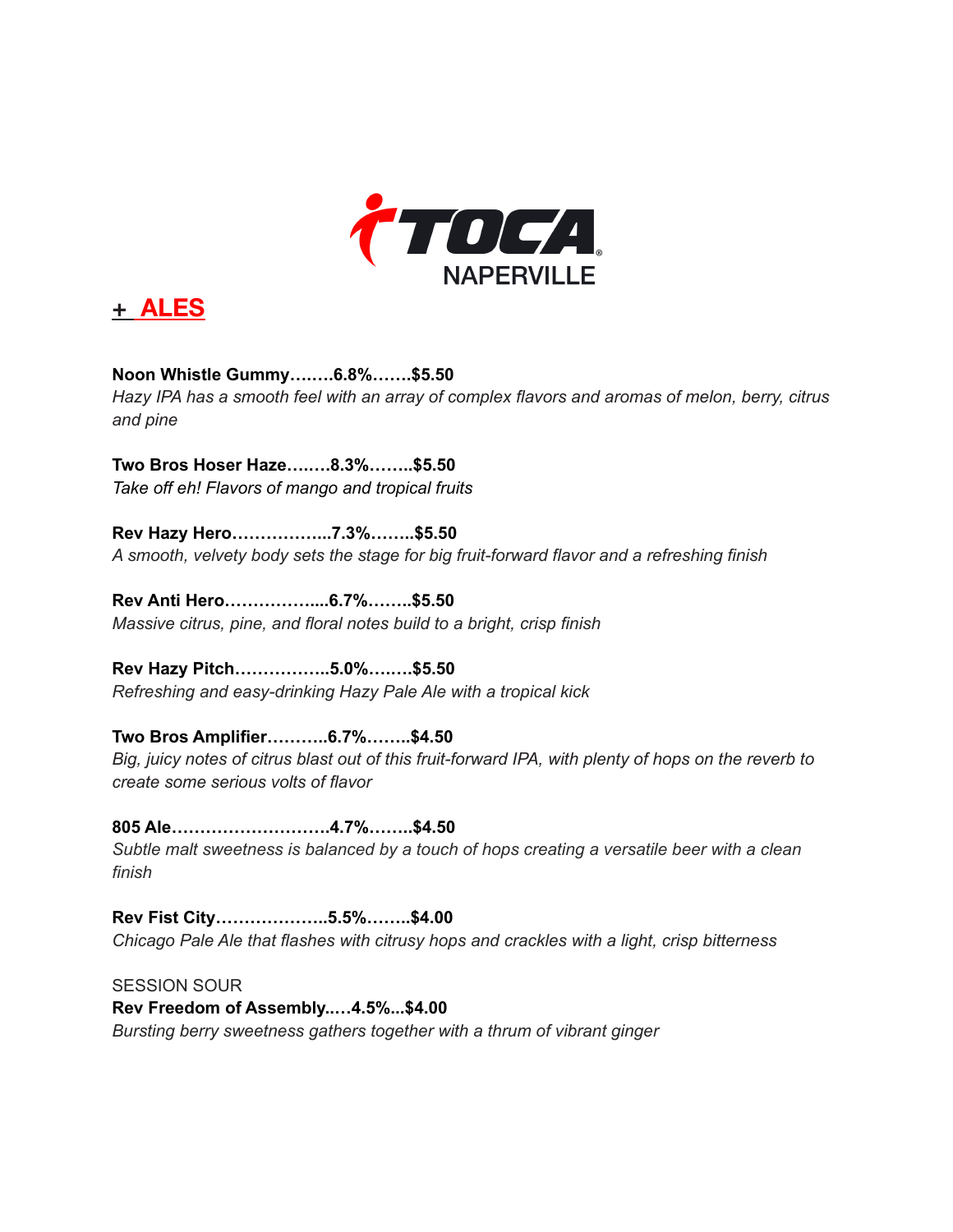### **+ LAGERS**

**Alarmist Angel of Fire…….5.2%……..\$5.50** *Depth, richness and complexity typical of darker Munich malts*

**Alarmist Crispy Boy……....4.9%….…..\$5.50** *This Crispy Boy is an ice cold brewski that showcases notes of jean shorts*

**Sol Chelada………………....4.5%……..\$4.50** *Refreshing balance of Sol beer with tomato, lime and spice flavors for a crisp and savory finish*

#### **+ CIDERS**

**2 Fools Pinehopple………..6.9%….….\$5.50** *Refreshingly crisp and tart from the apples and citrusy from the mix of pineapple, blood orange and hops*

**Angry Orchard……………..5.5%……...\$4.50** *Floral aroma, is apple forward in taste and complemented by refreshing light tannin*

# **+ IMPORTS**

**Modelo……………………….4.4%…....\$5.50**

**Heineken…………………….5.0%…….\$4.00**

#### **+ DOMESTIC**

| Blue Moon5.4%\$5.00    |  |
|------------------------|--|
| Amstel Light4.1%\$4.50 |  |
| Coors Light4.2%\$3.50  |  |
|                        |  |